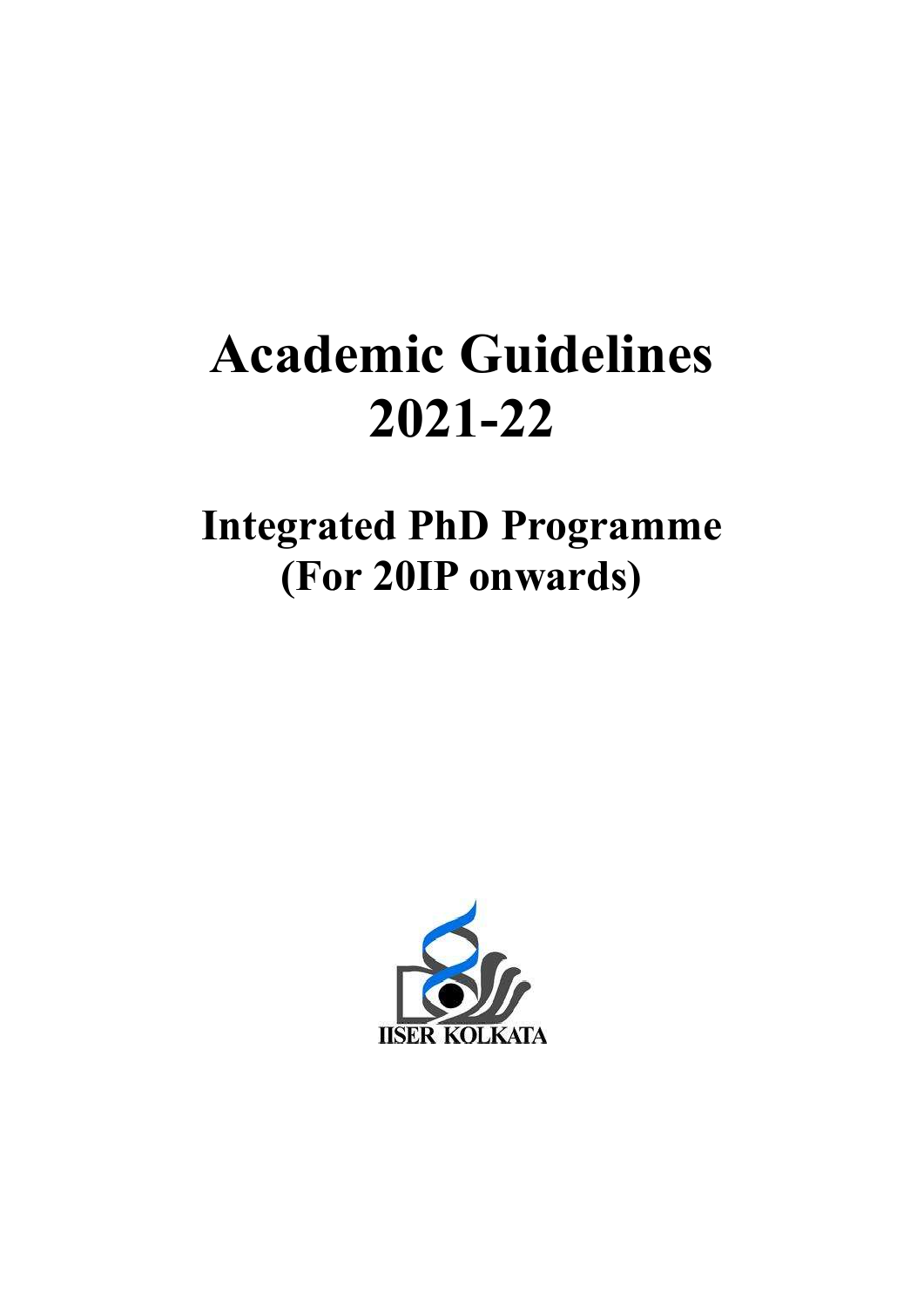# 5. Integrated PhD Programme (20IP onwards)

#### 5.1. Introduction:

The Integrated Doctor of Philosophy (IPhD) Programme at IISER Kolkata is aimed at attracting talented and innovative fresh undergraduate degree holders towards cutting-edge research in basic sciences. In the IPhD programme, the students are offered specialized coursework of 96 credits for the first two years. In the second year of the program, they also carry out a project to acquire research and analytical skills before they embark on their research leading to the PhD thesis. At the end of the Programme students are awarded both the Master of Science and the PhD degrees.

Students are admitted through a department-level selection procedure comprising initial shortlisting on the basis of academic scores, a written test, and an interview.

Admission to the IPhD Programme is conducted across five departments - Biological Sciences, Chemical Sciences, Earth Sciences, Mathematics & Statistics, and Physical Sciences. The eligibility criteria for application to this Programme are uploaded in the Application Portal of the Institute website around March-April every year.

PIO/OCI card holders will be allowed to apply directly through IPhD admission portal, for seats not specially booked for Indian citizens. All other eligibility criteria will be applicable to them as well. The number of seats for such candidates will not be counted under any separate quota.

For the first two years they are treated as MS students and the rules and regulations pertaining to MS students would apply. From the 3<sup>rd</sup> year onward, they are treated as PhD students, and the rules and regulations pertaining to the PhD Programme would apply.

The tenure of the Integrated PhD Programme will be of 6 years, with effect from Academic Session 2020-21. All coursework will have to be completed in the first 2 years and there will be no exit policy.

The following are the guidelines pertaining to this Programme.

# 5.2. Credit Structure:

The total number of credits for the MS programme will be 96 credits. Refer to the 'Courses of Study' document in the website homepage under 'Academic' tab.

#### 5.3. Integrated PhD (IPhD) Project:

In the IPhD Project the student should ideally commence the research work leading to the PhD degree.

The distribution of the IPhD Project over the duration of the Programme can be different for different departments. There is credit assigned to the project work in each semester in this period, and Evaluation will be done on the basis of a presentation and a report. A project report has to be submitted in each of the project semesters, containing a literature survey, problem statement, and a detailed account of the research results. Students will submit their project reports only to their concerned departments; it is not necessary to submit a copy to the Academic Cell.

The student will have to make a presentation before the Research Progress Committee. The RPC will be formed at the start of the 3rd Semester. The project has to be evaluated by the RPC.

#### 5.4. Course work and Comprehensive Examination:

- i. The Comprehensive Examination, meant for testing a student's comprehensive understanding of the discipline, will be part of the IPhD Project, and no separate Comprehensive Examination will be conducted.
- ii. In addition to the mandatory viva voce, a department may choose other means of evaluation, like written test.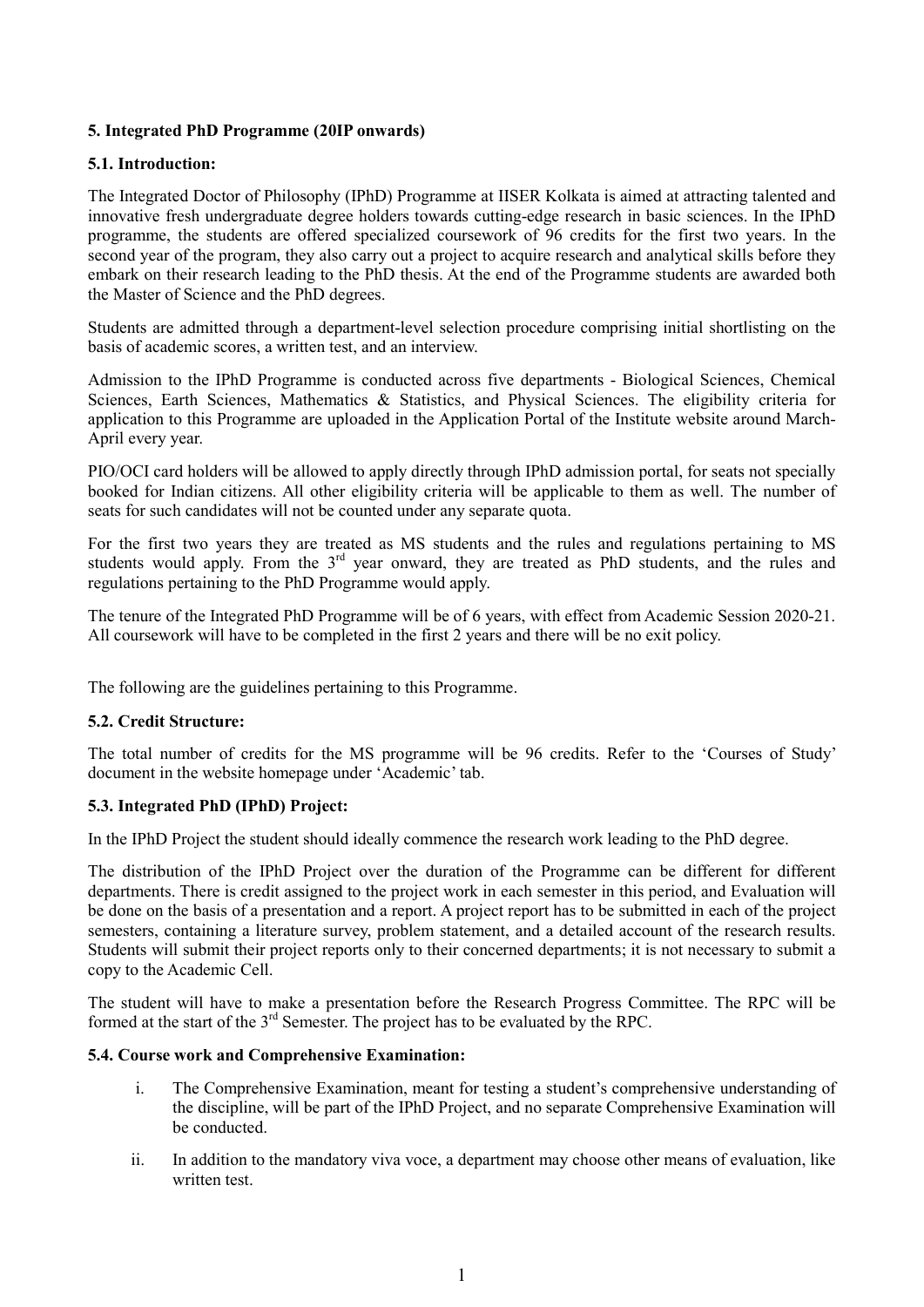- iii. Successful completion of MS coursework will automatically qualify a student for continuation as a PhD student.
- iv. During the master's coursework, if an IPhD student is unable to meet the promotion criterion (i.e., failure in more than two subjects) after the supplementary exam, his/her studentship will be terminated without award of any degree.
- v. Collection of grades of the IPhD students and updating the same in WeLearn will continue to be under the purview of the UGAC.

# 5.5. Supervisor:

In the semester in which the IPhD Project starts, the department PGAC committee will assign each student to a research supervisor, taking into account the following factors:

- i. The student's choice of supervisor, research interests and performance in the course work and consent of the faculty member concerned
- ii. A student may not change his/her IPhD Project Supervisor during the period of the Project, but may be assigned a co-supervisor, if approved by the supervisor.
- iii. The student may change his/her supervisor only once within the first month of the semester immediately after the completion of his/her IPhD Project work. Any further change of the supervisor is not allowed.
- iv. If a student wishes to work with an IPhD Project advisor (starting from the 3rd/4th semester) from a department other than his/her parent department, he/she may do so with the permission from the Heads of both the departments. However, to continue with his/her PhD work in the other department, he/she will have to fulfill the degree requirements of the parent department including the course work and the Graduate Seminar at the end of the second year of the IPhD program, and he/she will have to take a minimum of two courses from the PhD coursework of the other department. In addition, he/she will be assigned a Program Advisor from his/her parent department. His/her PhD degree will be awarded from his/her parent department.

#### 5.6. Fellowship Structure:

- i. An IPhD student will get the basic scholarship (12,400/-per month) for the first two years (month of August in the 1st year to the month of July in the second year) provided his/her CGPA does not fall below 6.0 and/or he/she does not have any backlog. The scholarship will be restored if the CGPA goes above 6.0 in the subsequent academic year.
- ii. The student will be entitled to get the Institute JRF Scholarship (PhD scholarship) provided that he/she has passed the course work. The entitlement starts from the third year (month of August in the 5th semester).
- iii. Upgradation to the SRF position and fellowship will be governed by the rules of the Institute-funded PhD Programme. An IPhD student will be eligible for SRF upgradation at the end of the fourth year, if it is recommended by the Research Progress Committee.
- iv. IPhD Students admitted from 2020 will be entitled to get full fellowship for a total period of 6 years (2 years MS+ 4 years PhD).

# 5.7. External Funding:

- i. IPhD students are strongly encouraged to apply for external fellowships (such as CSIR, UGC, and INSIPRE) etc.. However, an IPhD student cannot activate his/her external research fellowship unless he/she qualifies to continue as a PhD student.
- ii. If an IPhD student activates his/her external fellowship before completing the credit requirement of the IPhD Programme, but eventually fails to clear one or more of the required courses or the IPhD Project up to the end of his fourth year after admission, the student will have to quit the Programme regardless of the fate of his/her external fellowship.